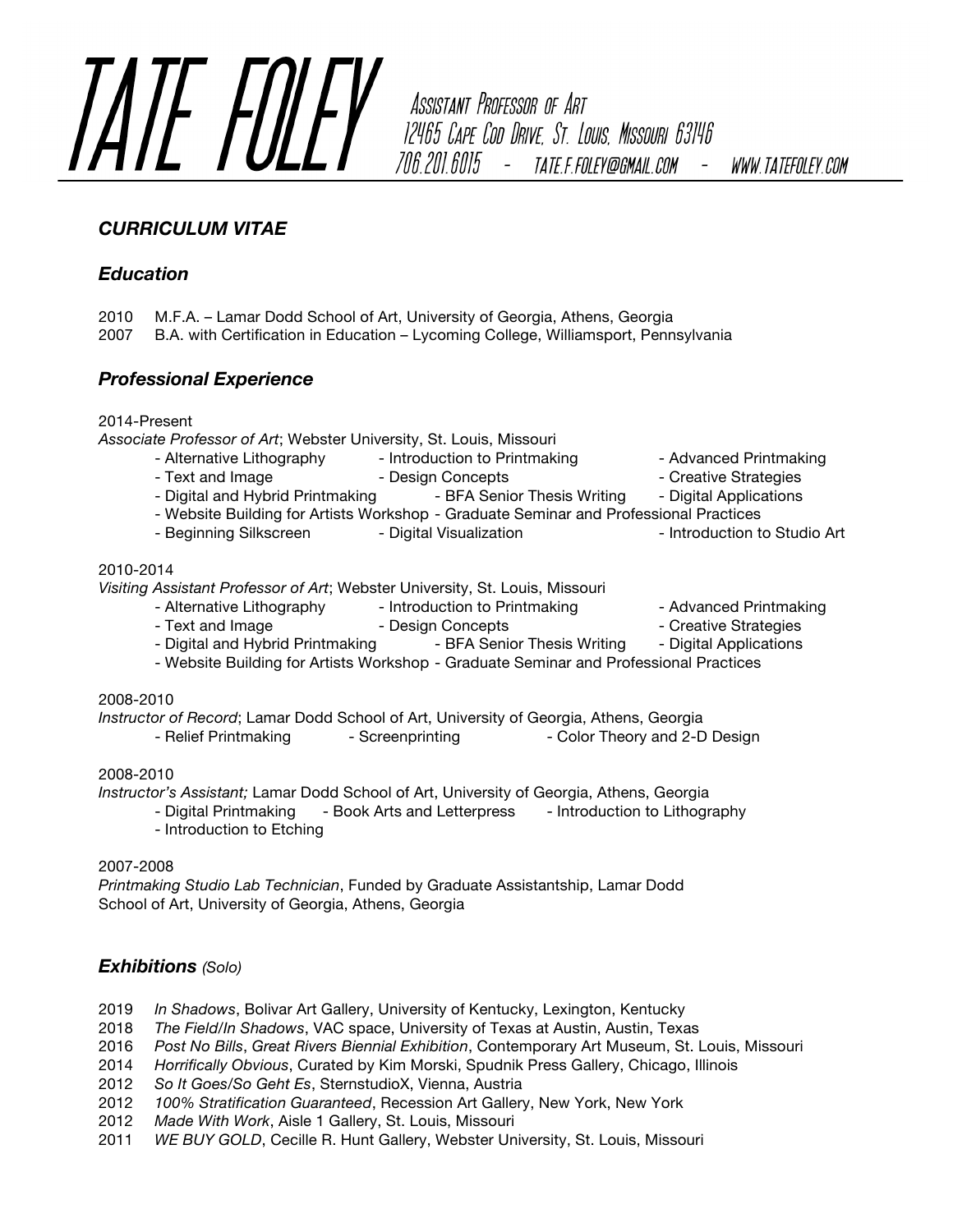- *New Prints*, Emerging Artists Series, Ameristar Gallery, Foundry Arts Centre, St. Charles, Missouri
- *Bricolage II*, Pyramid Atlantic Book Arts Fair, Pyramid Atlantic Arts Center, Washington, D.C.
- *New Works*, Business Bank Gallery, St Louis, Missouri
- *Super Super: New Manifestations*, Sunshine Bicycle Shop, Athens, Georgia
- *Clairvoyant Investigations*, Redeye Gallery, Athens, Georgia
- *Printaganda*, Transmetropolitan, Athens, Georgia
- *Prints on Canvas*, OK Café Gallery Space, Athens, Georgia
- *PageNation*, Athens Institute for Contemporary Art, Athens, Georgia
- *Third Thursday*, Soulfull Cup Café, Corning, New York

#### *(Two person)*

- *Samples*, Gallery of Contemporary Art, St. Louis Community College at Forest Park, St. Louis, Missouri
- *From Sea to Shining Sea*, St. Louis Artists' Guild, St. Louis, Missouri
- *Modern Symbols*, All Along Press, St. Louis, Missouri

#### *(Juried & Invitational)*

- *Copying,* International Centre of Graphic Arts, Ljubljana, Slovenia
- *Copying,* Stella Elkins Gallery at Tyler School of Art, Philadelphia, Pennsylvania
- *Current States,* University of Kansas Art and Design Gallery, Lawrence, Kansas
- *Printmaking and Book Arts Alumni Exhibition*, Gallery 72, Atlanta, Georgia
- *Creative Stimulus Award Exhibition*, Kranzberg Gallery, Sheldon Art Galleries, St. Louis, Missouri
- *Art:314*, Contemporary Art Museum, St. Louis, Missouri
- *St. Louis Small Press Expo*, Featured Exhibitor, St. Louis, Missouri
- *Publisher, Publisher!*, Fine Arts Center Gallery, Northeastern Illinois University, Chicago, Illinois
- *Endless*, Con Artist Gallery, New York, New York
- *In Print*, Work Detroit Gallery, Detroit, Michigan
- *Shame of the City: Deconstructing and Reconstructing Comic Book Narratives*, Future Tenant, Pittsburgh, Pennsylvania
- *Go South: Southern Printmakers*, Youngblood Gallery, Atlanta, Georgia
- *Irrational Exuberance*, Recession Art, The Invisible Dog Art Center, Brooklyn, New York
- *The Environmental Exhibition*, Los Manos Gallery, Chicago, Illinois
- *BEAST*, Dispatch Gallery, Chicago, Illinois
- *Social Justice Show*, Ink Shop Printmaking Center, Ithaca, New York
- *What Would Andy Do?,* Luminarte Design Gallery, Dallas, Texas
- *All Together Now*, Space 204, Vanderbilt University, Nashville, Tennessee
- *W/ W/o Words*, Curated by Leslie Mutchler, Snowflake/Citystock Gallery, St Louis, Missouri
- *Chido Johnson's: Let's Talk About Love Baby*, David and Jacqueline Charak Gallery, Craft Alliance, St. Louis, Missouri
- *Southern California Printmaking*, Palos Verdes Art Center, Rancho Palos Verdes, California
- *Beyond Text: Contemporary Book Arts*, King Street Gallery, Takoma Park, Maryland
- *Do You Want To Ford The River*, Downtown Initiative for the Visual Arts, Eugene, Oregon
- *New Prints 2010/Summer Heat*, International Print Center New York, New York, New York
- 2010 *COPY JAM 2!*, 6<sup>th</sup> Annual Printer's Ball organized by Columbia College Chicago, Chicago, Illinois
- *Structures and Subversions*, Slocumb Gallery, East Tennessee State University, Johnson City, Tennessee
- *Book Power*, 23 Sandy Gallery, Portland, Oregon
- *COPY JAM!*, in coordination with Printeresting.org, SGC International and Philagrafika 2010, Philadelphia, Pennsylvania
- *Collections as Evidence of Now*, Zygote Press Gallery, Cleveland, Ohio
- *Departures*, Ben Shahn Gallery, William Paterson University, Wayne, New Jersey
- *(S)edition: Prints as Activism*, The Urban Institute for Contemporary Art, Grand Rapids, Michigan
- *20th National Los Angeles Printmaking Society Exhibit*, Juror Peter Frank, Municipal Art Gallery, Los Angeles, California
- *Two Eyes, a Nose, and a Mouth*, UNO St. Claude Gallery, New Orleans, Louisiana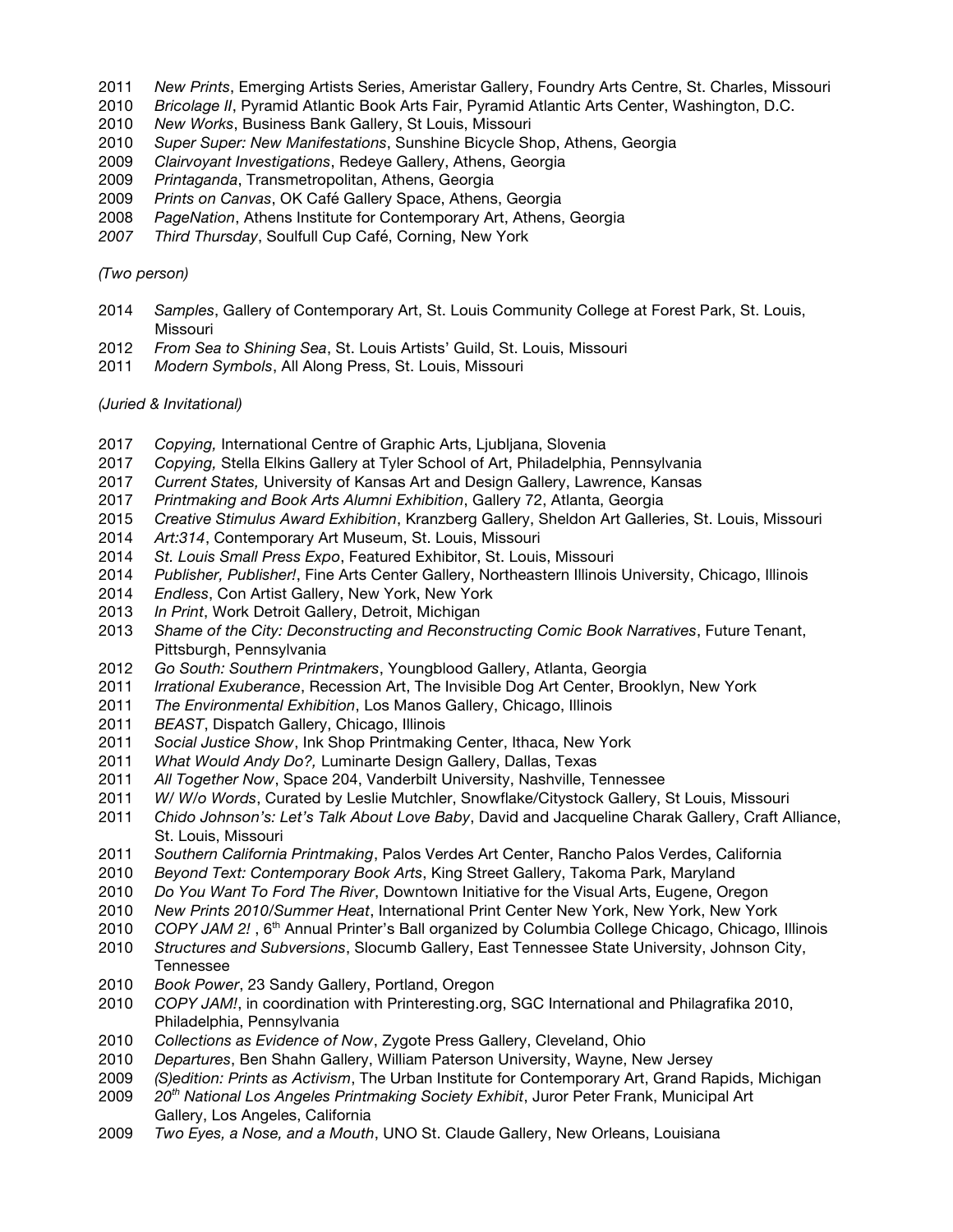- *Under Pressure*, National MFA Printmaking Exhibition, Wichita State University, Wichita, Kansas
- *46th Annual Juried Competition*, Masur Museum of Art, Monroe, Louisiana
- *Lexington Art League Open*, Loudon House Gallery, Lexington, Kentucky
- *St. Tammany Art Association 44th Annual Juried Exhibition*, Juror Greely Myatt, Main Gallery, Covington, Louisiana
- *2009 National Juried Exhibition*, Juror Patterson Sims, First Street Gallery, New York, New York
- *ArtFutura 2009*, Juror James Rondeau, Chicago Apparel Center, Chicago, Illinois
- *Death is Easy, Comedy is Hard*, The Red Door Gallery and Collective, Oakland, California
- *Rocket City National*, Juror Peter Baldia, Salmon Library Gallery, University of Alabama in Huntsville, Huntsville, Alabama
- *Texas National*, Juror Mel Chin, The Cole Art Center, Nacogdoches, Texas
- *Words Works*, National Invitational Exhibition, Abecedarian Gallery, Denver, Colorado
- *21st Annual Juried Printmaking and Book Arts Show*, Suite Gallery, Lamar Dodd School of Art, University of Georgia, Athens, Georgia
- *20th Annual Juried Printmaking and Book Arts Show*, Atrium Gallery, Lamar Dodd School of Art, University of Georgia, Athens, Georgia

*(Group)*

- *Six Degrees of Separation: Prints From KU and Beyond*, The Jack and Lavon Brosseau Center for Learning, Spencer Museum of Art, University of Kansas, Lawrence, Kansas
- *The … of E6*, Georgia Museum of Art, Athens, Georgia
- *Under the Wings of Artemis: The Crossroads of Scholarship and Art, Themes from the Academic Works of the University of Washington Classics Faculty Reflected In Modern Book Arts*, Special Collections, Allen Library, University of Washington, Seattle, Washington
- *POP! Authentic*, The Invisible Dog Art Center, New York, New York
- *Where Have You Been, Where Are You Going?,* Yellow Bear Print Shop, St. Louis, Missouri
- *Hello, I'm New Here*, Museum of Contemporary Art, Atlanta, Georgia
- *MFA Thesis Exhibition*, Lamar Dodd School of Art, University of Georgia, Athens, Georgia
- *Collaboration*, 38 West Regional Art Space, Corning, New York
- *Terre Verte*, Mercury Artworks, Athens, Georgia
- *The Canvas Project 2*, Atrium Gallery, Hartsfield-Jackson International Airport, Atlanta, Georgia
- *Hullabulloo*, Athens Academy Gallery, Athens, Georgia
- *Mini Mini*, Push Gallery, Phoenix, Arizona
- *Support Your Local Bands Poster Show*, Hoodlums Records, Tempe, Arizona
- *Mini Mini*, Cartel Coffee/Art Gallery, Tempe, Arizona
- *World of Imagination, Vol. 2*, APW Gallery, New York, New York
- *Mini Mini*, Conspire Art Gallery, Phoenix, Arizona
- *Outdated*, The Country Club, Chicago, Illinois
- *Body Doubles*, UGA Atlanta Alumni Center, Atlanta, Georgia
- *NASAD Accreditation Exhibition*, Lamar Dodd School of Art, University of Georgia, Athens, Georgia
- *Studio Art Exit Show*, Lycoming College Art Gallery, Williamsport, Pennsylvania
- *Terry Wild Opening*, Chris Young Art Gallery and Studio, Williamsport, Pennsylvania
- *Our Still Lives*, Coffee and Tea Room, Williamsport, Pennsylvania
- *Emerging Artists*, Carriage House Arts Center, Arnot Art Museum, Elmira, New York

### *Grants & Awards*

- *Great Rivers Biennial Grant*, Gateway Foundation, St. Louis, Missouri
- *The Creative Stimulus Project Grant*, Critical Mass for the Arts, St. Louis, Missouri
- *Artist Support Grant*, Regional Arts Commission, St. Louis, Missouri
- *West Collects National Purchase Prize*, West Collects, Philadelphia, Pennsylvania
- *Southern Graphics Council International Graduate Fellowship and Grant*, National Grant and Fellowship, Southern Graphics Council International
- *Willson Center Research and Performance Grant*, University of Georgia, Athens Georgia
- *Arts & Humanities Dean's Award*, Graduate School, University of Georgia, Athens, Georgia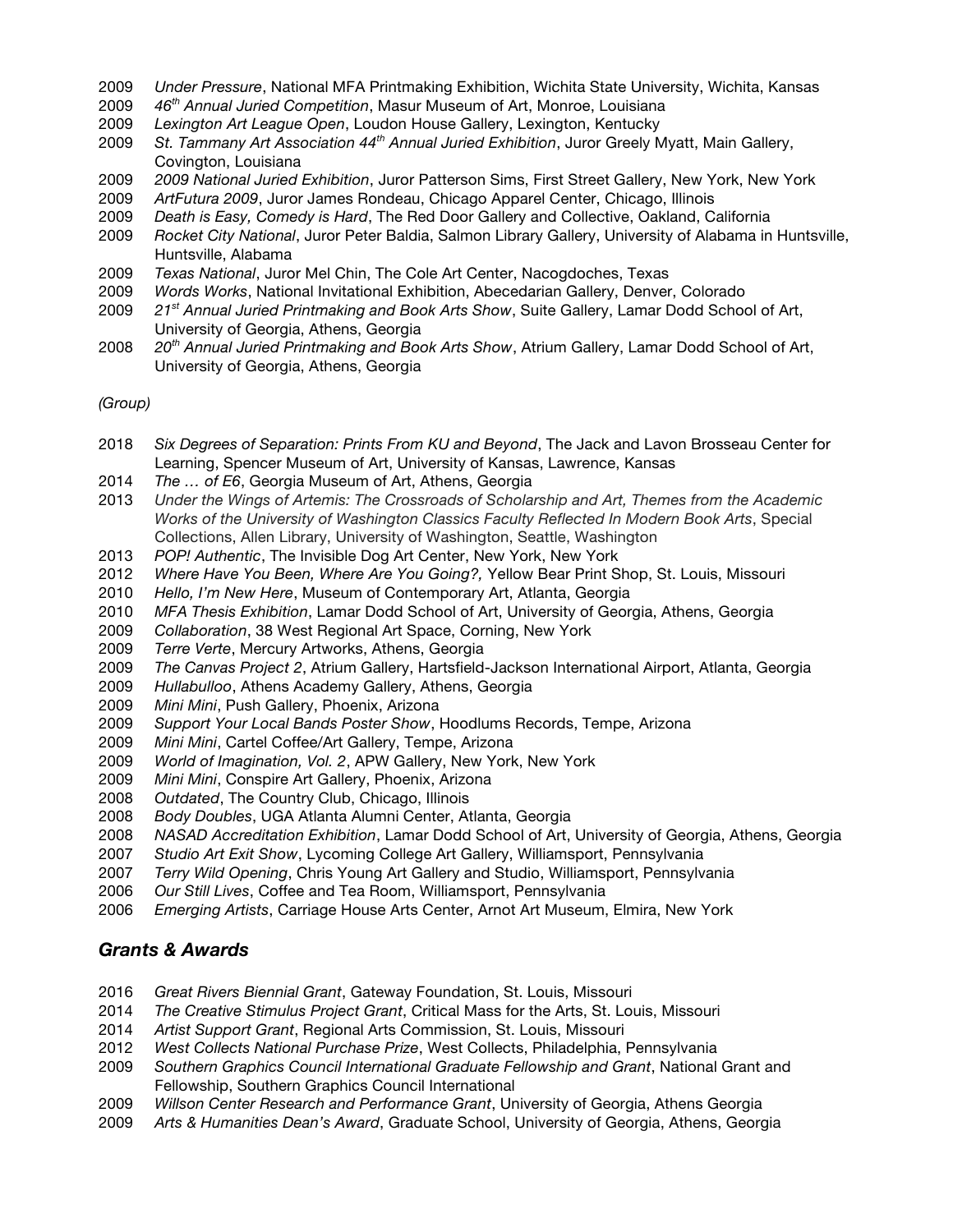- 2009 *Best in Show*, 21st Annual Juried Printmaking and Book Arts Show, Lamar Dodd School of Art, Athens, Georgia
- 2008 *Strange Award*, 20th Annual Juried Printmaking and Book Arts Show, Lamar Dodd School of Art, Athens, Georgia
- 2007-2010

*Graduate and Teaching Assistantship*, Lamar Dodd School of Art, University of Georgia, Athens, Georgia

## *Public Lectures*

- 2019 *Visiting Artist and Lecturer*, University of Kentucky, Lexington, Kentucky
- 2018 *Visiting Artist and Lecturer*, University of Texas at Austin, Austin, Texas
- 2015 *Technical Demo*, Lithographic techniques, Southern Graphics Council International Annual Conference, University of Tennessee, Knoxville, Tennessee
- 2014 *Visiting Artist,* Presentation of work and research, published an edition of prints of my creative work, University of Kansas, Lawrence, Kansas
- 2014 *Guest Lecturer*, Presentation of work and research, St. Louis Community College Meramec, St. Louis, Missouri
- 2013 *Guest critic*, BFA Printmaking exhibition at Des Lee Gallery, Washington University, St. Louis, Missouri
- 2013 *Artist Lecturer*, Presentation of work and research, Kiku Obata & Company, St. Louis, Missouri
- 2012 *Visiting Lecturer*, Presentation of work and research, University of Applied Arts, Vienna, Austria
- 2012 *Panelist*, Presentation of research, Contemporary Art Museum, in conjunction with St. Louis Arts Project 2012 Conference, St. Louis, Missouri
- 2011 *Pressure Sensitive*, Group Collaborative Project, Southern Graphics Council International, *Equilibrium*, St. Louis, Missouri
- 2011 *Doubles*, Pecha Kucha style performance, Southern Graphics Council International, *Equilibrium*, St. Louis, Missouri
- 2010 *Regional Print Dialects: Pinning Specific Visual Imagery to Location*, Panel Chair and Organizer, Southern Graphics Council International, MARK/REMARQUE, Philadelphia, Pennsylvania
- 2010 *Visiting Lecturer*, Presentation of work and research, University of Minnesota-Duluth, Duluth, Minnesota
- 2010 *Visiting Lecturer*, Presentation of work and research, Piedmont College, Demorest, Georgia
- 2009 *Visiting Artist*, Chosen to present work by the Visiting Artist Committee, Georgia College and State University, Milledgeville, Georgia
- 2009 *Visiting Artist*, Presentation of work and research, Piedmont College, Athens, Georgia

## *Public Collections*

Print Collection, Spencer Museum of Art, Lawrence, Kansas, Acquisition 2014 Print Collection, Georgia Museum of Art, Athens, Georgia, Acquisition 2014 West Collects, Philadelphia, Pennsylvania, Acquisition 2012 Toledo Museum of Art, Toledo, Ohio, Acquisition 2011 UCLA Fine Arts Library, Los Angeles, California, Acquisition 2011 University of Washington, Seattle, Washington, Acquisition 2010 Yale University Library, New Haven, Connecticut, Acquisition 2010 Reed College, Portland, Oregon, Acquisition 2010 Hotel Indigo, Athens, Georgia. Acquisition 2009 Cleveland Institute of Art, Cleveland, Ohio. Acquisition 2008 Print Collection, New York Public Library, New York City, New York. Acquisition 2008 Hargrett Rare Books Library, University of Georgia, Athens, Georgia. Acquisition 2008 Wells Book Arts Center Collection, Wells College, Aurora, New York. Acquisition 2008 Rhode Island School of Design, Providence, Rhode Island. Acquisition 2008 University of Iowa, Iowa City, Iowa. Acquisition 2008 University of Nebraska, Lincoln, Nebraska. Acquisition 2008 John Hay Library, Brown University, Providence, Rhode Island. Acquisition 2008